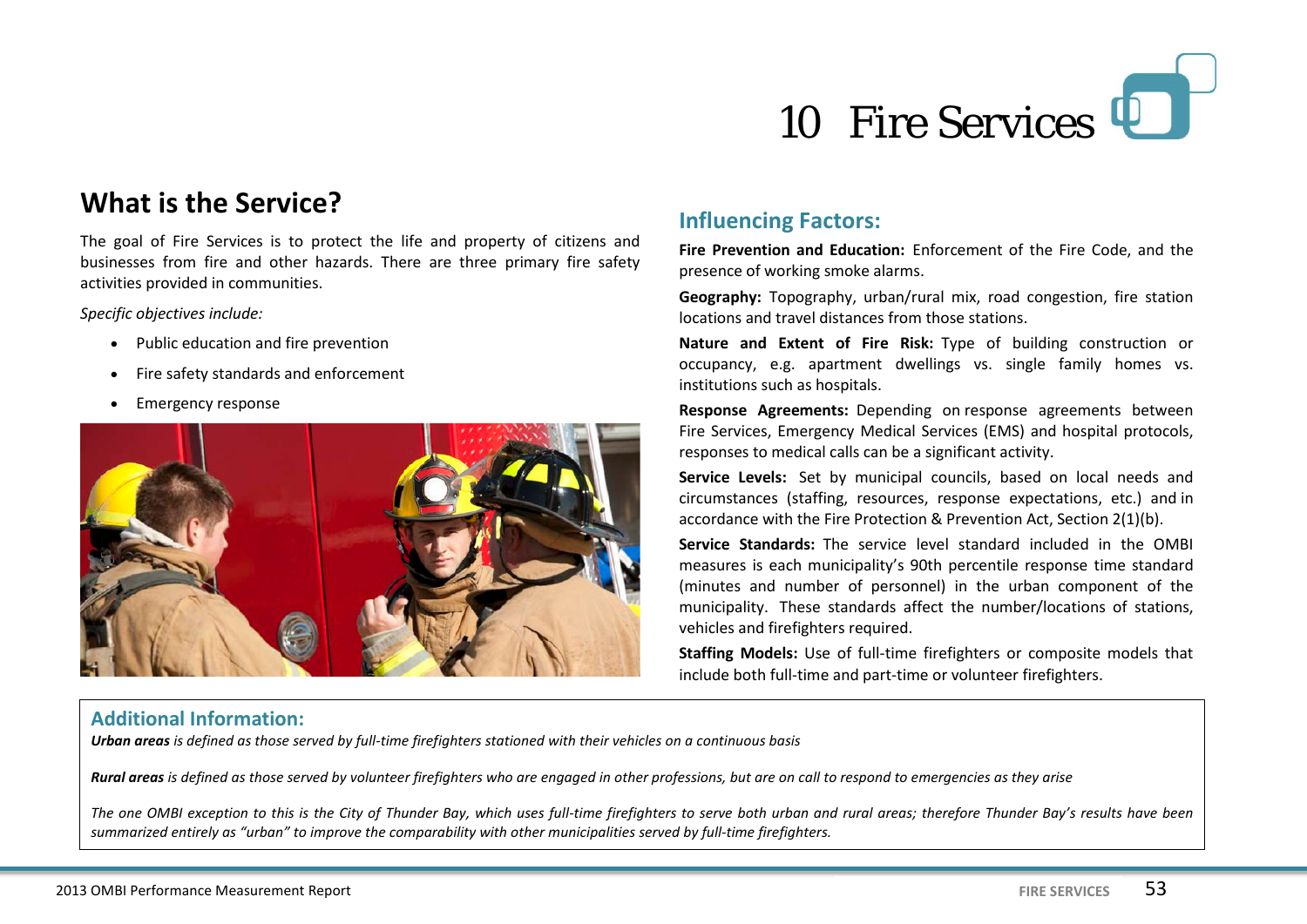# **Fire Services**

### **How many hours are staffed fire vehicles available to respond to emergencies?**



*Fig 10.1 Number of Staffed Fire In-Service Vehicle Hours per Capita (Urban and Rural)*

#### *Source: FIRE230 – Urban; FIRE232 – Rural (Service Level)*

*Note: Rural areas tend to have higher vehicle hours because a proportionately greater number of vehicles are necessary to adequately cover broader geographic service areas with an acceptable response time. Rural areas typically do not have fire hydrants, necessitating the use of water tanker vehicles that are not required in urban areas.*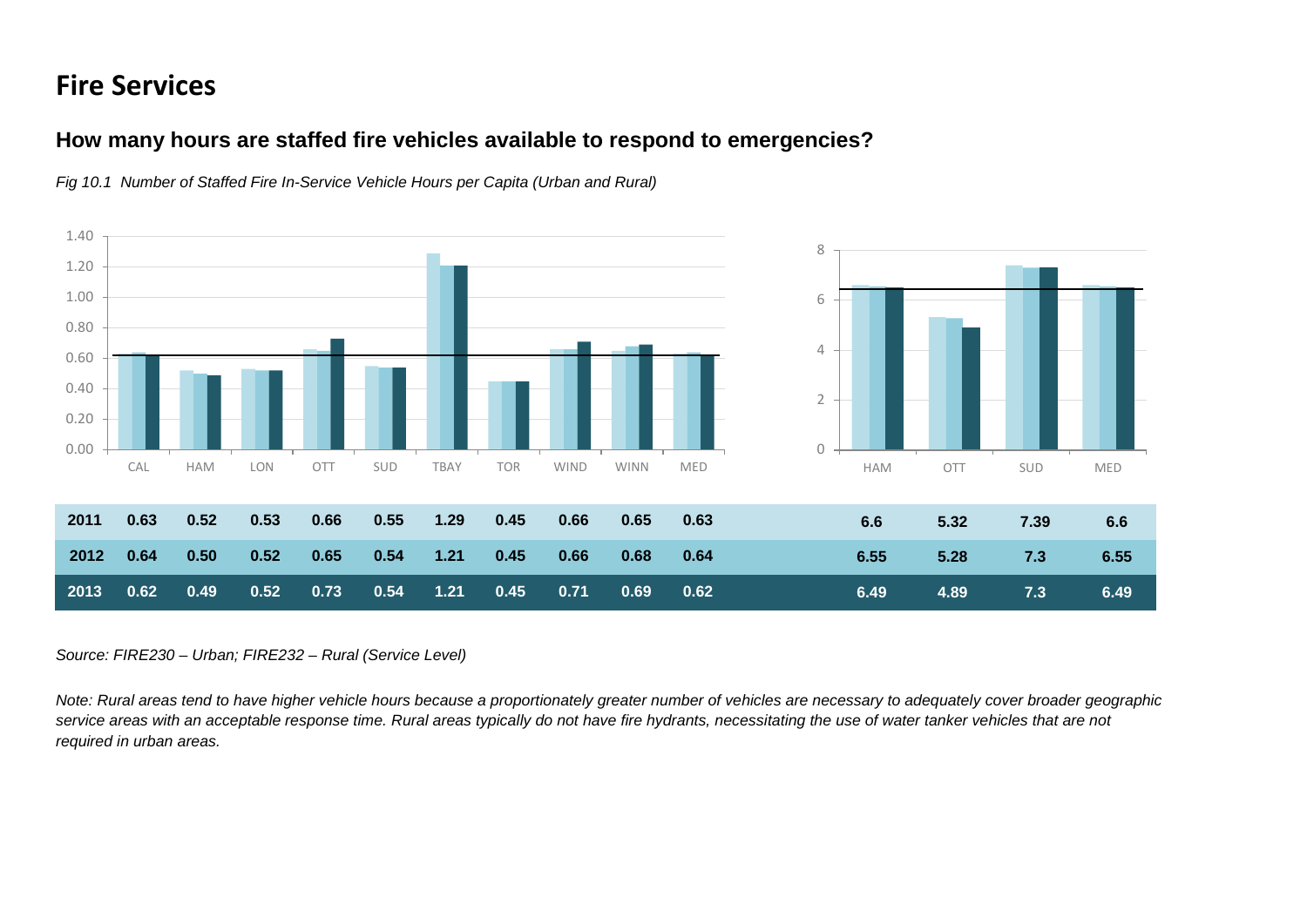## **How many injuries and fatalities resulted from residential fires?**

*Fig 10.2 Residential Fire Related Injuries and Fatalities per 100,000 Population (Entire Municipality)*

| <b>Municipality</b> | <b>Residential Fire Related Injuries</b><br>per 100,000 Population<br>(Entire Municipality)<br><b>FIRE105</b> |       |       | <b>Residential Fire Related Fatalities</b><br>per 100,000 Population<br>(Entire Municipality)<br><b>FIRE110</b> |      |      |
|---------------------|---------------------------------------------------------------------------------------------------------------|-------|-------|-----------------------------------------------------------------------------------------------------------------|------|------|
|                     | 2011                                                                                                          | 2012  | 2013  | 2011                                                                                                            | 2012 | 2013 |
| Calgary             | 1.74                                                                                                          | 1.79  | 0.78  | 0.18                                                                                                            | 0.27 | 0.43 |
| <b>Hamilton</b>     | 6.97                                                                                                          | 7.85  | 7.22  | 0.19                                                                                                            | 0.19 | 0.19 |
| London              | 10.10                                                                                                         | 6.49  | 6.96  | 0.00                                                                                                            | 0.27 | 0.54 |
| Ottawa              | 2.80                                                                                                          | 3.32  | 2.44  | 0.43                                                                                                            | 0.21 | 0.32 |
| Sudbury (Greater)   | 4.37                                                                                                          | 4.94  | 3.71  | 0.62                                                                                                            | 0.62 | 0.62 |
| <b>Thunder Bay</b>  | 11.99                                                                                                         | 5.54  | 3.69  | 1.85                                                                                                            | 2.77 | 0.00 |
| Toronto             | 2.99                                                                                                          | 4.67  | 4.00  | 0.63                                                                                                            | 0.40 | 0.40 |
| Windsor             | 16.12                                                                                                         | 13.28 | 21.81 | 1.90                                                                                                            | 0.95 | 0.95 |
| Winnipeg            | 21.25                                                                                                         | 22.49 | 13.30 | 0.89                                                                                                            | 1.02 | 0.72 |
| Median              | 6.97                                                                                                          | 5.54  | 4.00  | 0.62                                                                                                            | 0.40 | 0.43 |

*Source: FIRE105; FIRE110 (Community Impact)*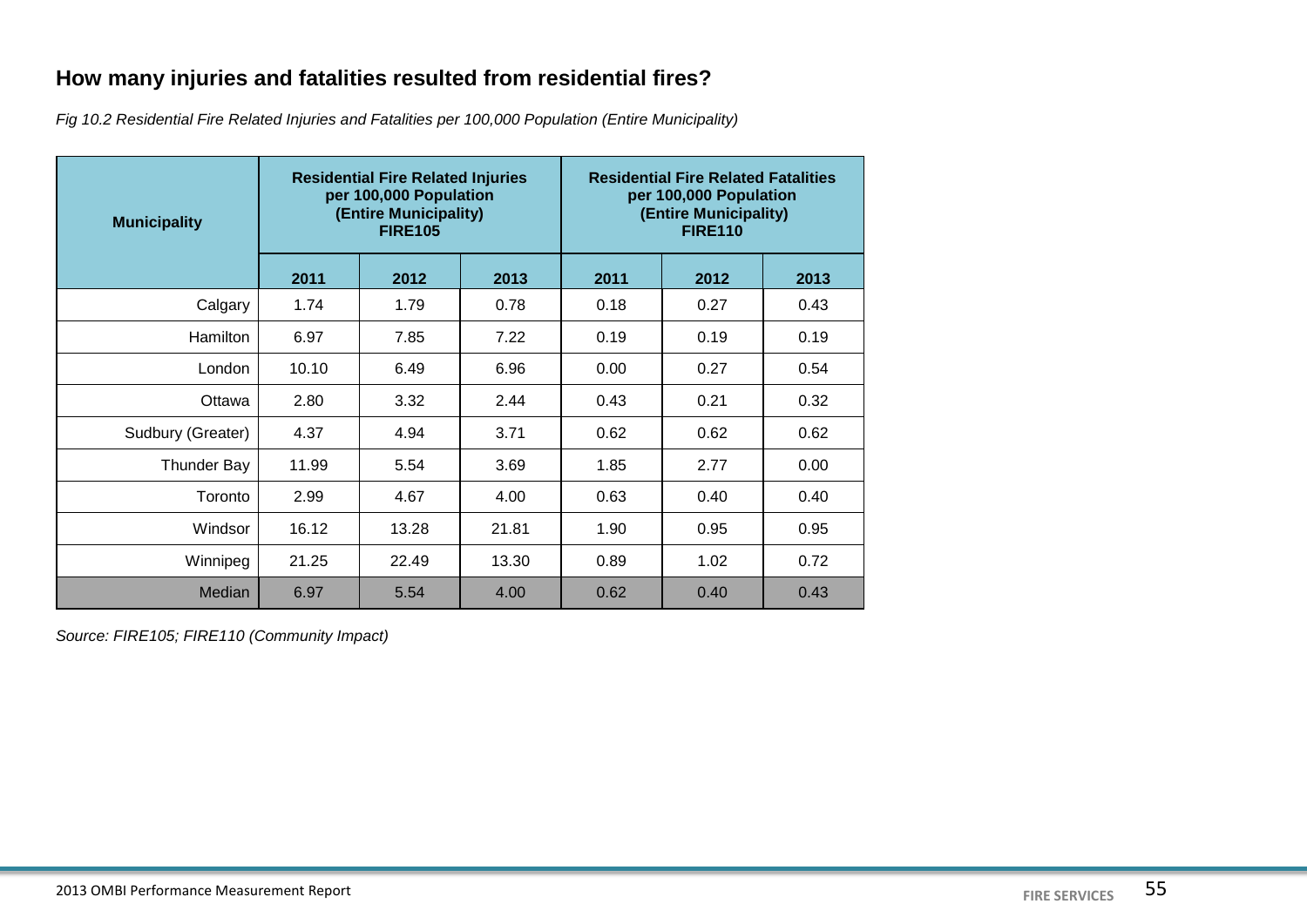## **How many fires resulted in property loss?**

*10.3 Number of Residential Structural Fires with Losses per 1,000 Households (Urban and Rural)*



*Source: FIRE116 – Urban; FIRE 117 - Rural (Community Impact)*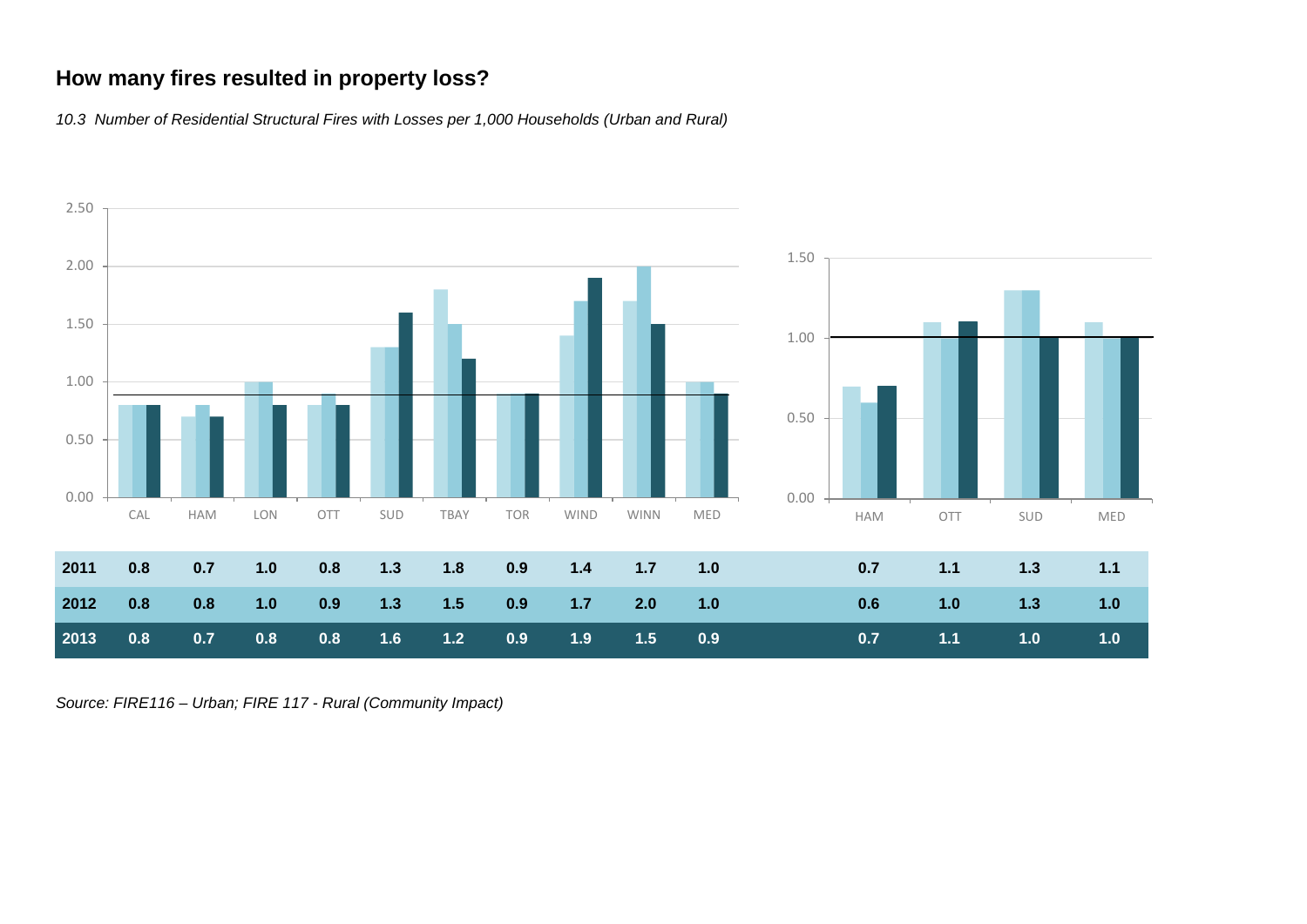## **How long does it take to respond to an emergency call from the time the station is notified to arrival on scene?**

*Fig 10.4 Actual 90th Percentile Fire Station Notification Response Time (min:sec) (Urban and Rural)* 

| <b>Municipality</b> | <b>Station Notification Response</b><br>Time<br>90th Percentile (min:sec)<br>Urban (FIRE405) |       |       | <b>Station Notification Response</b><br><b>Time</b><br>90th Percentile (min:sec)<br><b>Rural (FIRE406)</b> |       |       |
|---------------------|----------------------------------------------------------------------------------------------|-------|-------|------------------------------------------------------------------------------------------------------------|-------|-------|
|                     | 2011                                                                                         | 2012  | 2013  | 2011                                                                                                       | 2012  | 2013  |
| CAL                 | 07:15                                                                                        | 07:14 | 07:08 |                                                                                                            |       |       |
| <b>HAM</b>          | 06:56                                                                                        | 06:36 | 06:45 | 12:57                                                                                                      | 12:57 | 13:20 |
| <b>LON</b>          | 06:13                                                                                        | 06:07 | 06:05 |                                                                                                            |       |       |
| <b>OTT</b>          | 07:00                                                                                        | 06:39 | 06:50 | 14:39                                                                                                      | 14:48 | 13:59 |
| <b>SUD</b>          |                                                                                              | 06:29 | 06:57 | 17:23                                                                                                      | 19:30 | 16:41 |
| <b>TBAY</b>         | 06:32                                                                                        | 06:27 | 06:40 |                                                                                                            |       |       |
| TOR.                | 06:47                                                                                        | 06:31 | 06:44 |                                                                                                            |       |       |
| <b>WIND</b>         | 06:29                                                                                        | 06:31 | 06:58 |                                                                                                            |       |       |
| <b>WINN</b>         | 06:49                                                                                        | 06:47 | 06:49 |                                                                                                            |       |       |
| <b>MED</b>          | 06:48                                                                                        | 06:31 | 06:49 | 14:39                                                                                                      | 14:48 | 13:59 |

*Source: FIRE405 – Urban; FIRE406 - Rural (Customer Service)*

Comment: Hamilton, Ottawa and Greater Sudbury are the only municipalities with both Urban and Rural components In order to respond to emergencies, each municipality has a different mix of vehicle types and staffing modes, reflecting its fire and community risks.